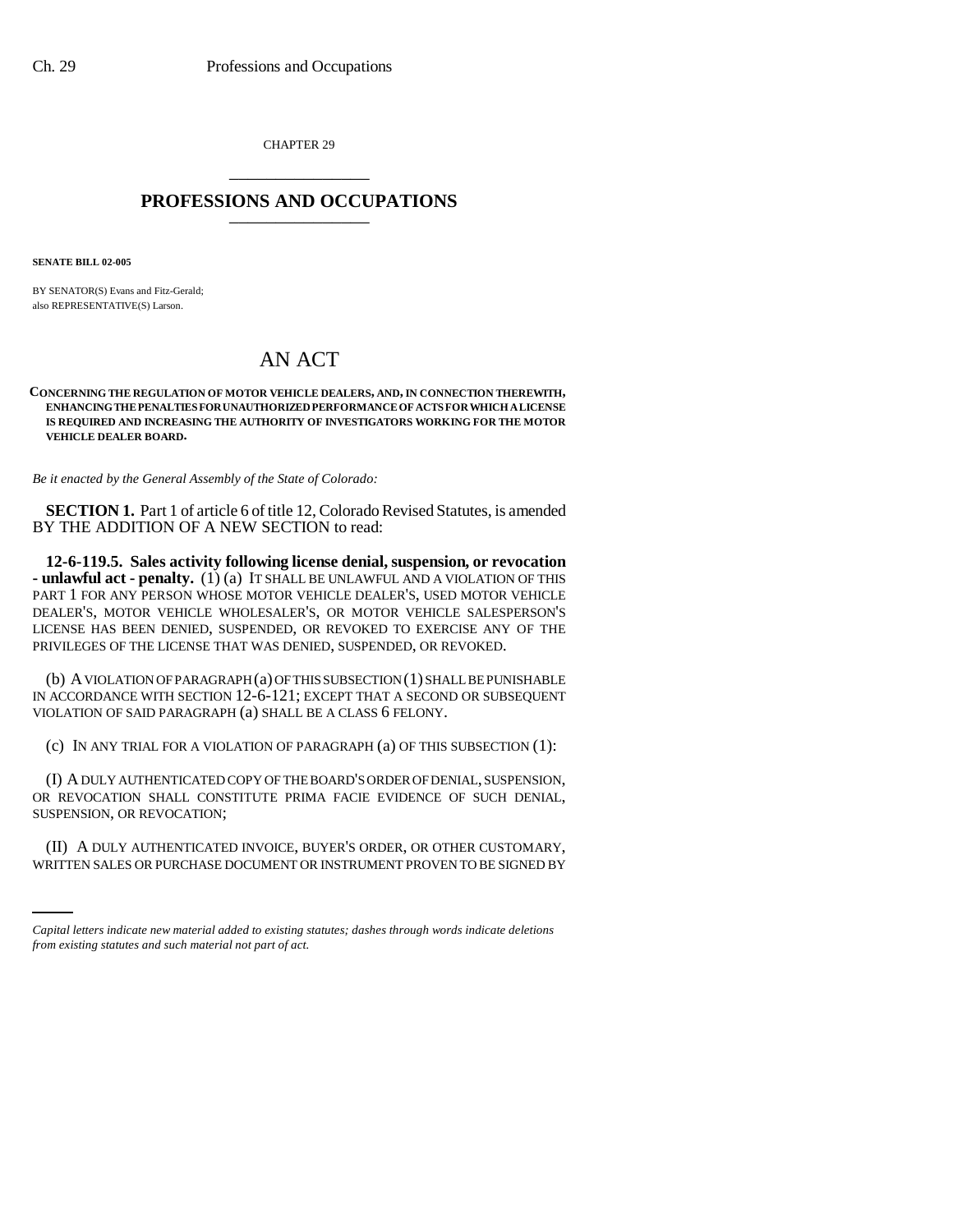THE DEFENDANT AND INDICATING THE DEFENDANT'S ROLE IN THE PURCHASE OR SALE OF A MOTOR VEHICLE AT ANY MOTOR VEHICLE AUCTION, WHOLESALE MOTOR VEHICLE SALES LOCATION, OR RETAIL MOTOR VEHICLE SALES LOCATION, AS APPLICABLE, SHALL CONSTITUTE PRIMA FACIE EVIDENCE OF THE DEFENDANT'S EXERCISE OF A PRIVILEGE OF LICENSURE;

(III) IT SHALL BE AN AFFIRMATIVE DEFENSE THAT THE DEFENDANT BOUGHT OR SOLD A MOTOR VEHICLE THAT WAS, AT ALL RELEVANT TIMES, INTENDED FOR THE DEFENDANT'S OWN USE AND NOT BOUGHT OR SOLD FOR THE PURPOSE OF PROFIT OR GAIN; AND

(IV) THE FACT THAT THE DEFENDANT HAS A MOTOR VEHICLE DEALER'S, USED MOTOR VEHICLE DEALER'S, MOTOR VEHICLE WHOLESALER'S, OR MOTOR VEHICLE SALESPERSON'S LICENSE, OR ANY OTHER LICENSE TO BUY AND SELL MOTOR VEHICLES, THAT IS ISSUED BY A STATE OR JURISDICTION OTHER THAN COLORADO SHALL NOT CONSTITUTE A DEFENSE.

(2) UPON THE DEFENDANT'S CONVICTION BY ENTRY OF A PLEA OF GUILTY OR NOLO CONTENDERE OR JUDGMENT OR VERDICT OF GUILT IN CONNECTION WITH A VIOLATION OF PARAGRAPH (a) OF SUBSECTION (1) OF THIS SECTION OR OF SECTION 12-6-120 (2) OR 42-6-142 (1), C.R.S., THE COURT SHALL IMMEDIATELY GIVE THE EXECUTIVE DIRECTOR WRITTEN NOTICE OF SUCH CONVICTION. IN ADDITION, THE COURT SHALL FORWARD TO THE EXECUTIVE DIRECTOR COPIES OF DOCUMENTATION OF ANY CONVICTION ON A LESSER INCLUDED OFFENSE AND ANY AMENDED CHARGE, PLEA BARGAIN, DEFERRED PROSECUTION, DEFERRED SENTENCE, OR DEFERRED JUDGMENT IN CONNECTION WITH THE ORIGINAL CHARGE.

(3) UPON RECEIVING NOTICE OF A CONVICTION OR OTHER DISPOSITION PURSUANT TO SUBSECTION (2) OF THIS SECTION, THE EXECUTIVE DIRECTOR OR HIS OR HER DESIGNEE SHALL FORWARD SUCH NOTICE TO THE MOTOR VEHICLE DEALER BOARD, WHICH SHALL IMMEDIATELY EXAMINE ITS FILES TO DETERMINE WHETHER IN FACT THE DEFENDANT'S LICENSE WAS DENIED, SUSPENDED, OR REVOKED AT THE TIME OF THE OFFENSE TO WHICH THE CONVICTION OR OTHER DISPOSITION RELATES. IF IN FACT THE DEFENDANT'S LICENSE WAS DENIED, SUSPENDED, OR REVOKED AT THE TIME OF SUCH OFFENSE, THE BOARD:

(a) SHALL NOT ISSUE OR REINSTATE ANY LICENSE TO THE DEFENDANT UNTIL ONE YEAR AFTER THE TIME THE DEFENDANT WOULD OTHERWISE HAVE BEEN ELIGIBLE TO RECEIVE A NEW OR REINSTATED LICENSE; AND

(b) SHALL REVOKE OR SUSPEND ANY OTHER LICENSES HELD BY THE DEFENDANT UNTIL AT LEAST ONE YEAR AFTER THE DATE OF THE CONVICTION OR OTHER DISPOSITION.

**SECTION 2.** 12-6-105 (1) (d) (II), Colorado Revised Statutes, is amended to read:

**12-6-105. Powers and duties of executive director.** (1) (d) (II) The investigators and their supervisors utilized by the executive director, pursuant to subparagraph (I) of this paragraph (d), while actually engaged in performing their duties, shall have the authority as delegated by the executive director to issue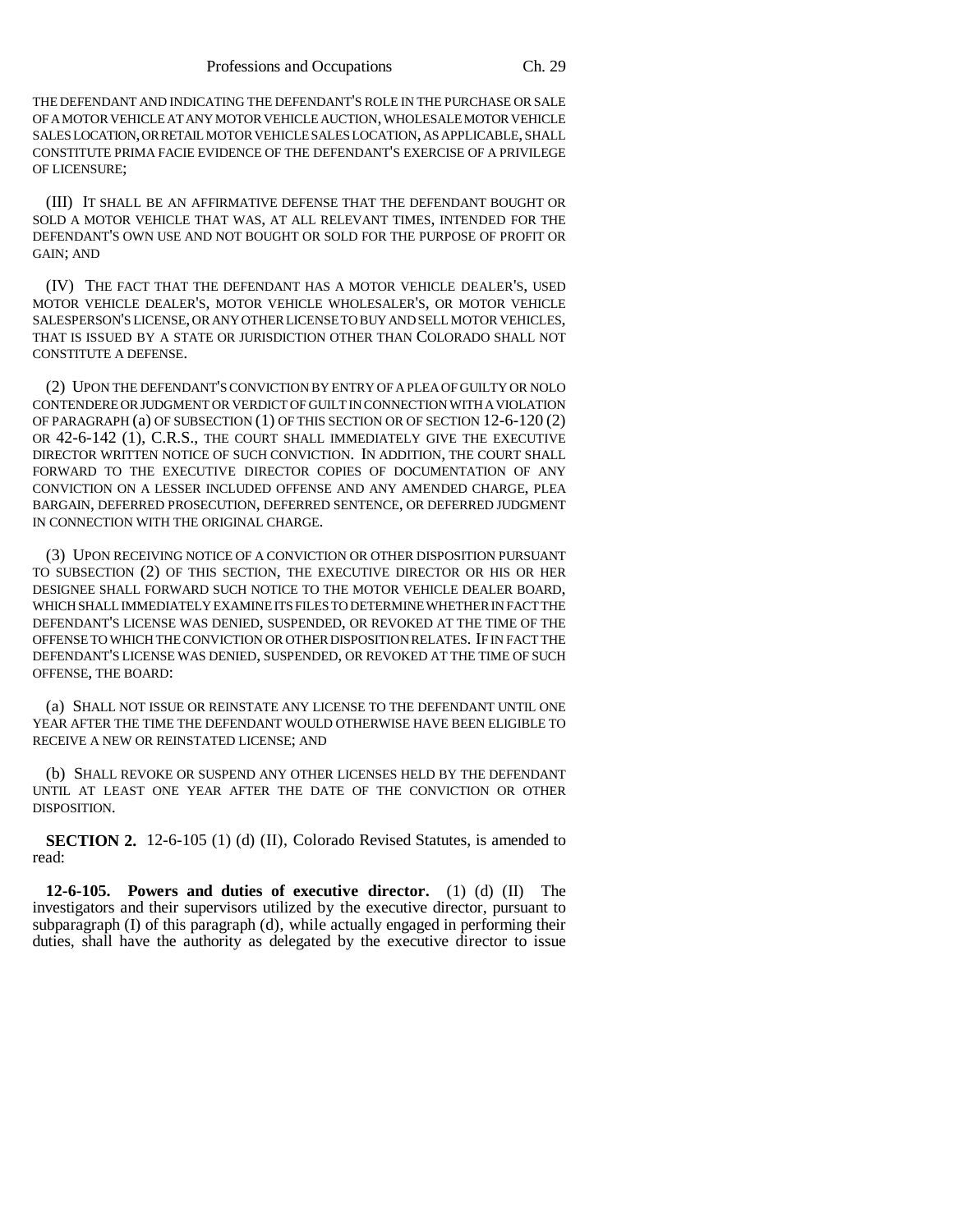## Ch. 29 Professions and Occupations

subpoenas in relation to performance of their duties relating to licensees who are under the jurisdiction of the executive director and the authority as delegated by the executive director to issue summonses for violations of sections 12-6-120 (2) and 42-6-142, C.R.S., TO ISSUE MISDEMEANOR SUMMONSES FOR VIOLATIONS OF SECTION 12-6-119.5 (1) (a), and to procure criminal records during an investigation.

**SECTION 3.** 12-6-118 (3) (o) and (5) (q), Colorado Revised Statutes, are amended to read:

**12-6-118. Licenses - grounds for denial, suspension, or revocation.** (3) A motor vehicle dealer's, wholesale motor vehicle auction dealer's, wholesaler's, buyer agent's, or used motor vehicle dealer's license may be denied, suspended, or revoked on the following grounds:

(o) To willfully violate any state or federal law respecting commerce or motor vehicles, or any lawful rule or regulation respecting commerce or motor vehicles promulgated by any licensing or regulating authority pertaining to motor vehicles, UNDER CIRCUMSTANCES IN WHICH THE ACT CONSTITUTING THE VIOLATION DIRECTLY AND NECESSARILY INVOLVES COMMERCE OR MOTOR VEHICLES;

(5) The license of a motor vehicle salesperson may be denied, revoked, or suspended on the following grounds:

(q) Willfully violating any state or federal law respecting commerce or motor vehicles, or any lawful rule or regulation respecting commerce or motor vehicles promulgated by any licensing or regulating authority pertaining to motor vehicles, UNDER CIRCUMSTANCES IN WHICH THE ACT CONSTITUTING THE VIOLATION DIRECTLY AND NECESSARILY INVOLVES COMMERCE OR MOTOR VEHICLES;

**SECTION 4.** 18-1-901 (3) (1) (III), Colorado Revised Statutes, is amended to read:

**18-1-901. Definitions.** (3) (l) (III) "Peace officer, level II," means an inspector of the state licensing authority under the "Colorado Beer Code" or the liquor enforcement division under section 12-47-904, C.R.S., or part 5 of article 35 of title 24, C.R.S.; an authorized investigator of the state lottery division pursuant to section 24-35-205 (3) or 24-35-206 (7), C.R.S.; AN INVESTIGATOR FOR THE DEPARTMENT OF REVENUE OR A PERSON APPOINTED BY THE EXECUTIVE DIRECTOR OF THE DEPARTMENT OF REVENUE PURSUANT TO SECTION 12-6-104 OR 12-6-105,C.R.S., FOR THE LIMITED PURPOSE OF ISSUING CRIMINAL SUMMONSES FOR VIOLATIONS OF SECTIONS 12-6-119.5 (1) (a), 12-6-120 (2), AND 42-6-142, C.R.S., AND FOR NO OTHER PURPOSE; any authorized investigator and the director of the division of gaming and the executive director of the department of revenue pursuant to section 12-47.1-204, C.R.S.; any fire arson investigator appointed by the chief of any fire department and approved by the sheriff or the chief of police of the jurisdiction in which such fire arson investigator performs duties; any officer, guard, or supervisory employee within the department of corrections, except the inspector general and any investigators appointed pursuant to section 17-1-103.8, C.R.S., employed by the department of corrections; a security guard employed by the state of Colorado; a security officer as defined in section 24-7-101, C.R.S.; a district wildlife manager, special district wildlife manager, or parks and recreation officer defined as a peace officer pursuant